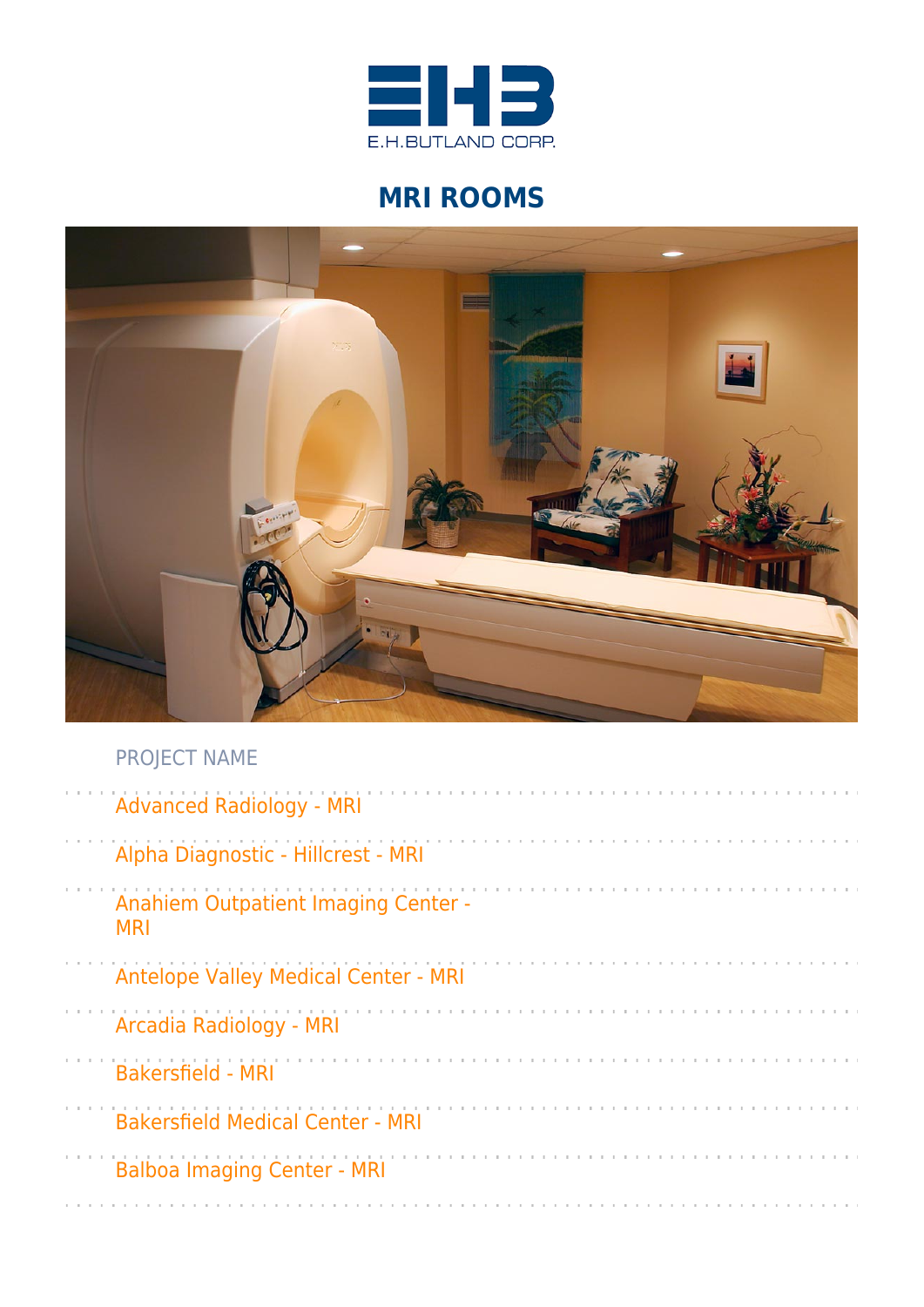| California Diagnostic Imaging Center -<br><b>MRI</b>          |
|---------------------------------------------------------------|
| California Health Longevity Institute -<br><b>MRI</b>         |
| <b>Cedars Sinai Medical Center - MRI</b>                      |
| <b>Cedars Sinai Medical Center - MRI</b><br>Replacement       |
| <b>Cedars Sinai Medical Center - Tower</b><br>Imaging - MRI   |
| <b>Cedars Sinai Medical Center</b><br>/Cardio-6th Floor - MRI |
| <b>Cedars Sinai Medical Center /Tower</b><br>Imaging - MRI    |
| Chino - MRI                                                   |
| <b>Chino Community Hospital - MRI</b>                         |
| <b>CMC Medical Plaza - MRI</b>                                |
| <b>CMH /Grossman Imaging Center - MRI</b>                     |
| <b>CMH- MRI Facility - MRI</b>                                |
| CMI Imaging Center - Balboa - MRI                             |
| <b>CMI Imaging Center - Indian Wells -</b><br><b>MRI</b>      |
| <b>CMI Imaging Center - Sepulveda - MRI</b>                   |
| <b>CMI Imaging Center - Sherman Oaks -</b><br><b>MRI</b>      |
| <b>CMI Imaging Center - Thousand Oaks -</b><br><b>MRI</b>     |
| <b>CMI Imaging Center - Westlake - MRI</b>                    |
|                                                               |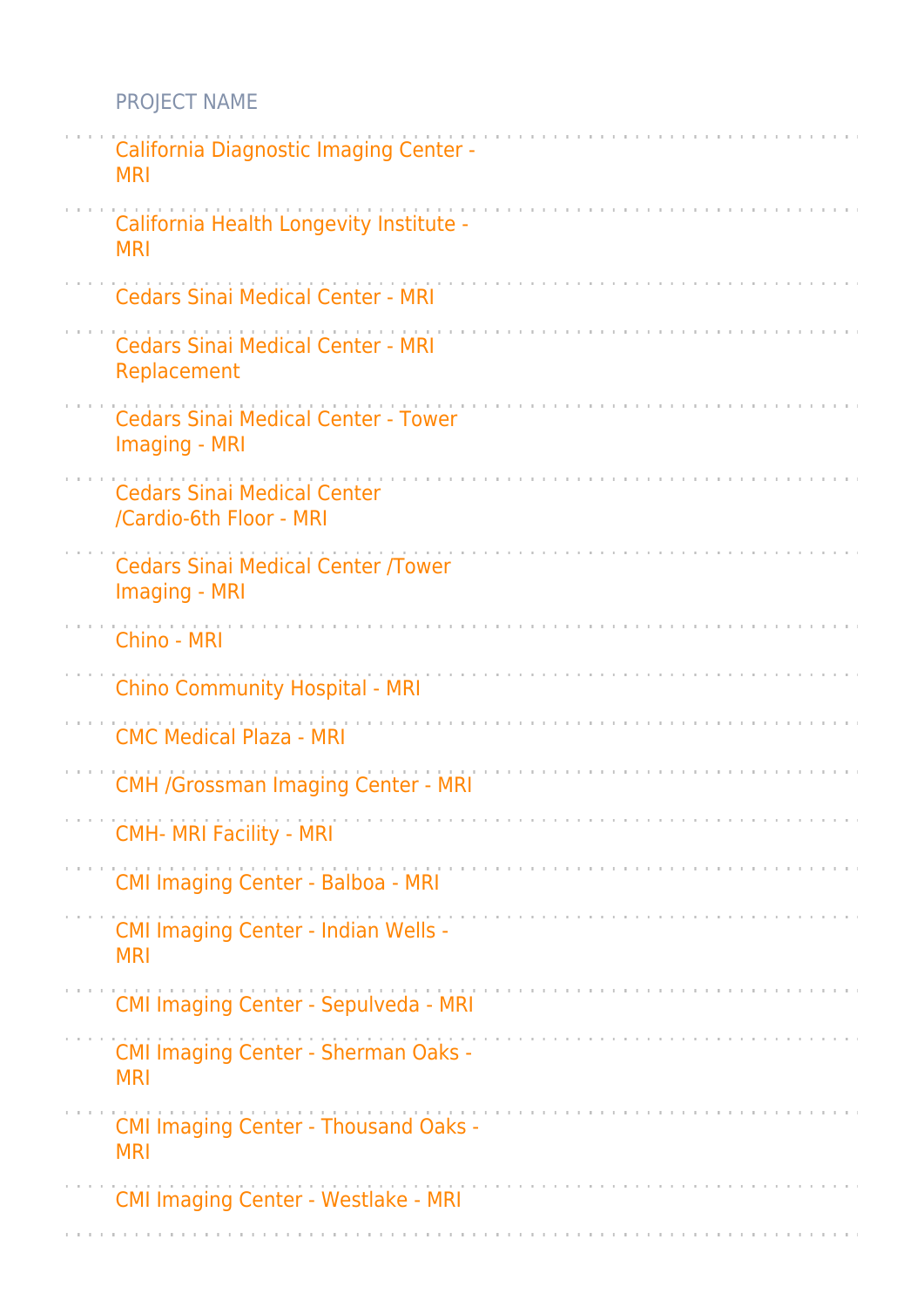| <b>Comprehensive Blood Center - MRI</b>                 |
|---------------------------------------------------------|
| <b>Corona Imaging Center - MRI</b>                      |
| Desert Regional Medical Center - MRI                    |
| Dr. Becker - MRI                                        |
| Dr. Becker Madison Radiology - MRI                      |
| Dr. Chao - MRI                                          |
| Dr. Fierstein - MRI                                     |
| Dr. Grusd - MRI                                         |
| Dr. Hashemi - Valencia - MRI                            |
| Dr. Jabour - 2807 Wilshire Blvd. - MRI                  |
| Dr. Jabour - 8727 Beverly Blvd. - MRI                   |
| Dr. Jabour - MRI                                        |
| Dr. Jabour -8727 Building - MRI                         |
| Dr. Joe - MRI                                           |
| Dr. Rubin - Fonar- MRI                                  |
| Dr. Yang Imaging Center - Alhambra-<br><b>MRI</b>       |
| Dr. Yang Imaging Center - El Monte -<br><b>MRI</b>      |
| <b>Duarte - MRI</b>                                     |
| <b>Encino Diagnostic Imaging Center -</b><br><b>MRI</b> |
| <b>Fairfax MRI Center - MRI</b>                         |
| Fairfax MRI Replacement - MRI                           |
|                                                         |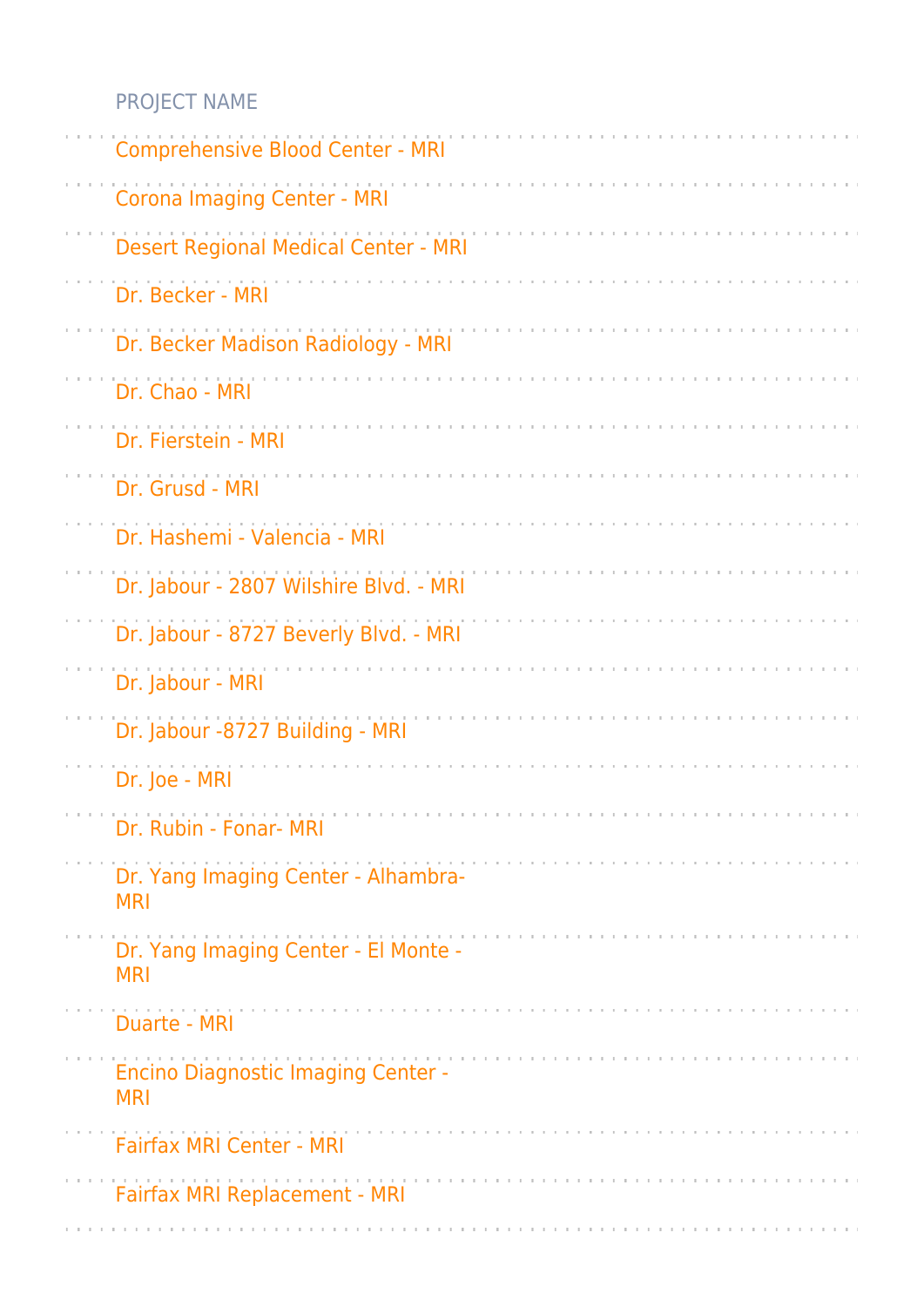| FHP/ Lynwood Imaging Center - MRI                                                                                |
|------------------------------------------------------------------------------------------------------------------|
| <b>Freemont - MRI</b>                                                                                            |
| <b>Fresno Imaging Center - MRI</b>                                                                               |
| <b>Garfield Imaging Center - MRI</b>                                                                             |
| <b>Garfield Medical Center - MRI</b>                                                                             |
| <b>Glendale Adventist Memorial - MRI</b>                                                                         |
| <b>Glendale Memorial Hospital - MRI</b>                                                                          |
| Glendale MRI Institute - MRI                                                                                     |
| <b>Good Samaritan Imaging - MRI</b>                                                                              |
| Good Samaritan, Korea Town - MRI                                                                                 |
| <b>Granada Hills Community Hospital -</b><br><b>MRI</b>                                                          |
| <b>Granada Hills Imaging Center - MRI</b>                                                                        |
| <b>Greater Bakersfield Medical - MRI</b>                                                                         |
| <b>Grossman Imaging Center - Oxnard -</b><br><b>MRI</b>                                                          |
| <b>Grossman Imaging Center- Ventura -</b><br><b>MRI</b>                                                          |
| <b>GS North Madison - MRI</b>                                                                                    |
| Harbor /UCLA Medical Center - MRI                                                                                |
| Healthwest Partners - Balboa - MRI                                                                               |
| <b>Healthwest Partners - Encino - MRI</b>                                                                        |
| Healthwest Partners - Indian Wells -<br><b>MRI</b>                                                               |
| a de caractería de caractería de caractería de caractería de caractería de caractería de caractería de caracterí |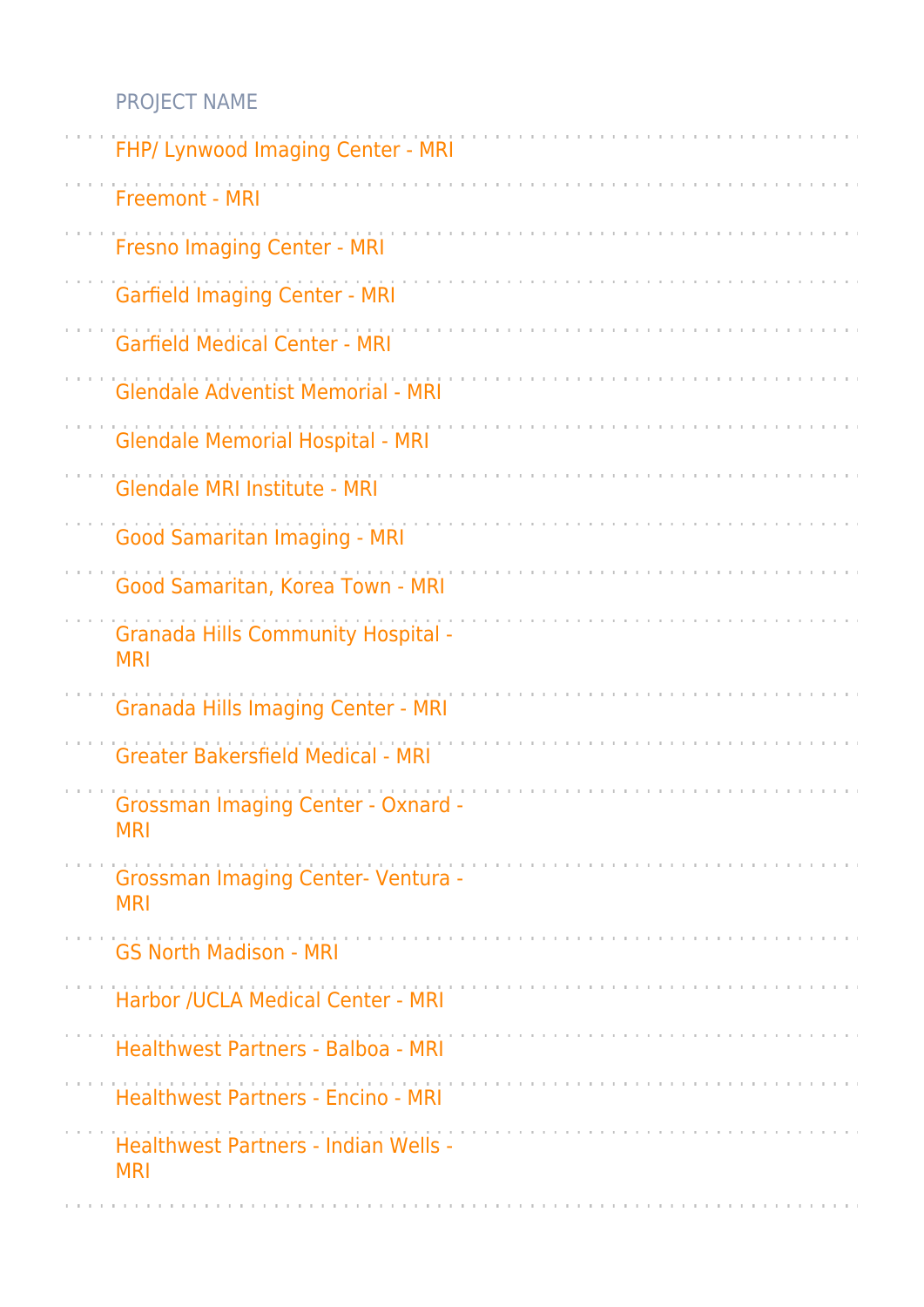| <b>Healthwest Partners - Indio - MRI</b>                  |  |
|-----------------------------------------------------------|--|
| Henry Mayo Newhall Memorial Hospital<br>- MRI             |  |
| <b>Holy Cross Medical Center - MRI</b>                    |  |
| Huntington Beach - MRI                                    |  |
| <b>Huntington Hospital-Imaging Center -</b><br><b>MRI</b> |  |
| Huntington Research Center - MRI                          |  |
| Insight - Encino Open - MRI                               |  |
| Insight - Valley - MRI                                    |  |
| Insight - Valley Open - MRI                               |  |
| Insight Health - Garfield - MRI                           |  |
| Insight Health - St. John's - MRI                         |  |
| Insight Health - Valencia - MRI                           |  |
| <b>Irvine Regional Hospital - MRI</b>                     |  |
| LAC/USC - MRI                                             |  |
| <b>Lancaster Community Hospital - MRI</b>                 |  |
| Landmark Imaging - MRI                                    |  |
| Liberty Pacific - Long Beach - MRI                        |  |
| Liberty Pacific - Palmdale - MRI                          |  |
| Manhattan Beach Imaging Center - MRI                      |  |
| MDIC, Sepulveda - MRI                                     |  |
| Medical Imaging of Southern California<br>- MRI           |  |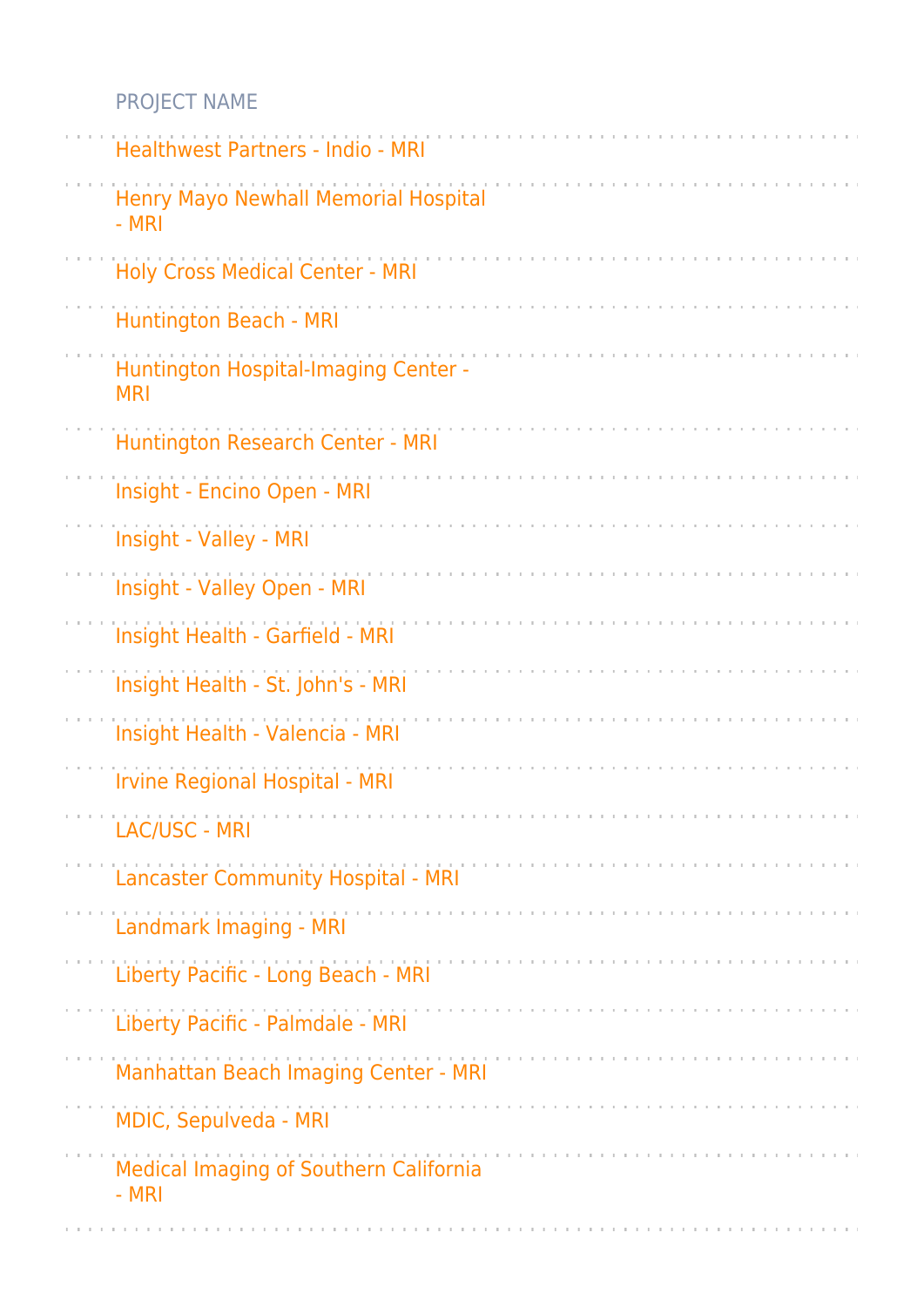| <b>Merced MRI Center - MRI</b>                     |
|----------------------------------------------------|
| Miller Childrens Long Beach - 3T - MRI             |
| <b>Mission Bay Hospital - MRI</b>                  |
| Montclair - MRI                                    |
| <b>Montclair Medical Center - MRI</b>              |
| <b>Monterey MRI Clinic - MRI</b>                   |
| Northridge Imaging Center - MRI                    |
| <b>Oasis Radiology - MRI</b>                       |
| Ojai Hospital - MRI                                |
| <b>Olive View Medical Center - MRI</b>             |
| Pacific - MRI                                      |
| Pacific Imaging Center - Monterey -<br><b>MRI</b>  |
| Pacific Imaging Center - San Jose - MRI            |
| Pacific Medical Imaging & Oncology -<br><b>MRI</b> |
| Providence Tarzana Medical Center -<br><b>MRI</b>  |
| Pueblo Radiology - Ventura - MRI                   |
| Queen of Angels/HPMC - MRI                         |
| Raytel Imaging - Florida - MRI                     |
| San Dimas Community Hospital - MRI                 |
| San Francisco Imaging Center - MRI                 |
| San Gabriel Valley Diagnostic - MRI                |
|                                                    |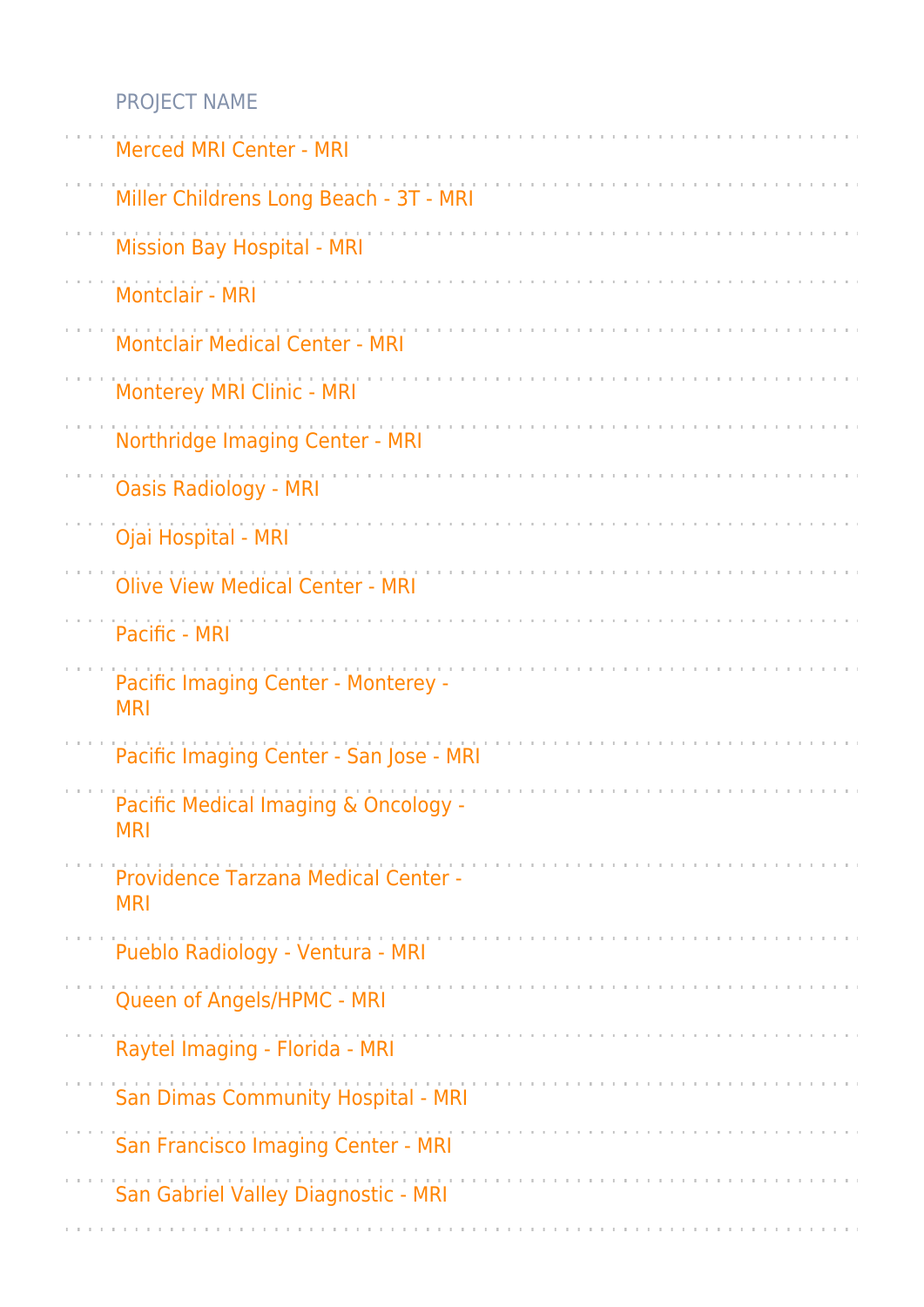| San Jose Medical Imaging Center - MRI                          |
|----------------------------------------------------------------|
| San Luis Obispo Imaging Center - MRI                           |
| San Luis Obispo Medical Center - MRI                           |
| Sansum - MRI                                                   |
| Sansum - SBMFC - Cabrillo - MRI                                |
| Sansum - SBMFC - Pesetas - MRI                                 |
| Sansum - SBMFC - Pueblo - MRI                                  |
| Sansum - SBMFC, Pesetas Lane - MRI                             |
| <b>Santa Barbara Medical Foundation</b><br><b>Clinic - MRI</b> |
| Santa Monica Hospital - MRI                                    |
| Santee Open Imaging - MRI                                      |
| South Valley Imaging Center - MRI                              |
| St. John Hospital - MRI Building<br>Addition                   |
| St. Johns Oxnard - 3T - MRI                                    |
| St. Lukes Medical Center - MRI                                 |
| <b>St. Vincent Medical Center - MRI</b>                        |
| St. Vincent Medical Plaza MRI Center -<br><b>MRI</b>           |
| Tarzana Diagnostic Imaging - MRI                               |
| <b>Telemark Business Center - MRI</b>                          |
| <b>Thousand Oaks Imaging - MRI</b>                             |
| <b>Thousand Oaks Medical Center - MRI</b>                      |
|                                                                |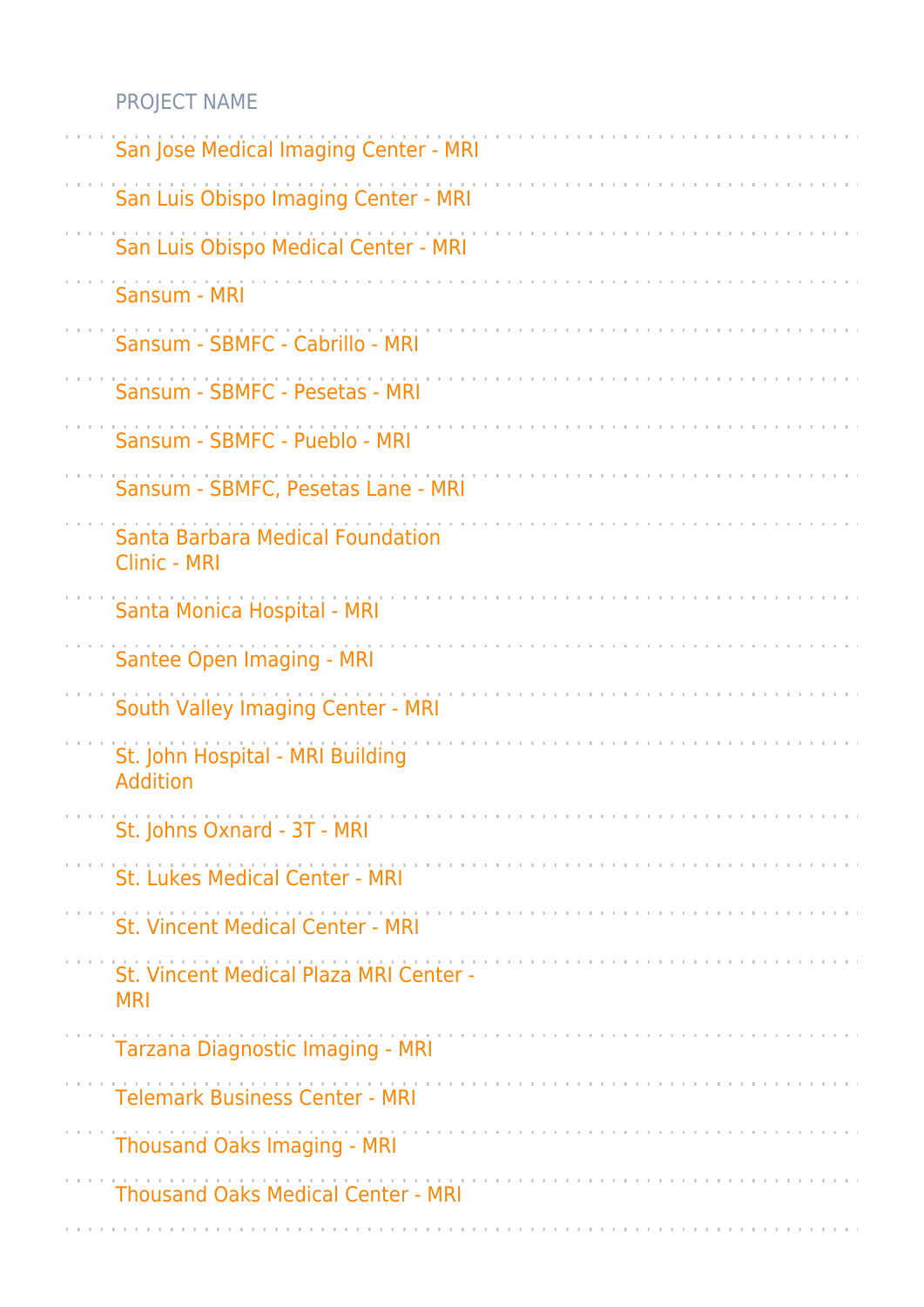| <b>Tower Radiology - MRI</b>                               |
|------------------------------------------------------------|
| <b>UCLA/Manhattan Beach Imaging</b><br><b>Center - MRI</b> |
| <b>UHS- Lancaster Hospital - MRI</b>                       |
| <b>University Imaging Center, Santa</b><br>Clarita - MRI   |
| University Imaging, Lancaster - MRI                        |
| US Diagnostics - Anaheim Hills - MRI                       |
| US Diagnostics - Balboa - MRI                              |
| US Diagnostics - Inglewood Imaging -<br><b>MRI</b>         |
| US Diagnostics - Long Beach - MRI                          |
| US Diagnostics - Westlake Imaging -<br><b>MRI</b>          |
| USC / HSC - HCT - 3T - MRI                                 |
| <b>USC Keck School - MRI</b>                               |
| Vallejo - MRI                                              |
| <b>Valley Imaging Center - MRI</b>                         |
| Valley Presbyterian Imaging Center -<br><b>MRI</b>         |
| Valley Presbyterian Medical Center -<br><b>MRI</b>         |
| <b>Ventura Coast Imaging - MRI</b>                         |
| <b>Ventura Community Hospital - MRI</b>                    |
| Verdugo Hills Hospital - MRI                               |